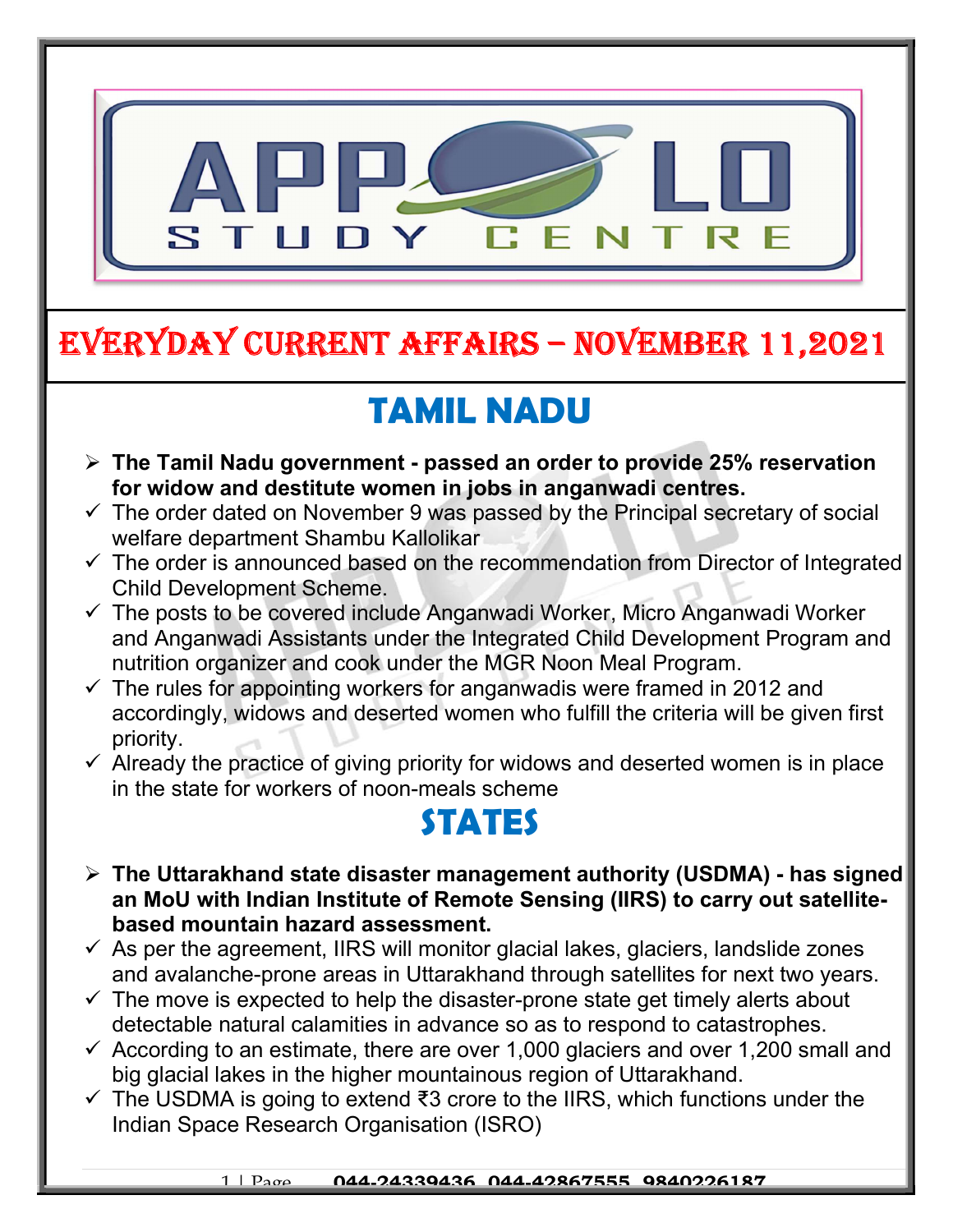- $\checkmark$  The IIRS will also provide training to USDMA's personnel on geographic information system-based products, which are prepared earlier by the state disaster management authority.
- $\geq$  On November 10, the Kerala cabinet decided to cancel the order permitting Tamil Nadu to fell trees near the baby dam in Mullaperiyar.
- $\checkmark$  It has been decided to instruct principal secretary (forests and wildlife) to cancel the order.
- $\checkmark$  The government has also decided to suspend principal chief conservator of forests (wildlife) and chief wildlife warden Bennichan Thomas who issued the order.
- $\checkmark$  According to the cancelled order, Tamil Nadu was allowed to cut 15 trees, under woods and saplings within 40 cents of the baby dam so as to strengthen it.
- $\checkmark$  The cabinet observed that the application submitted by Tamil Nadu did not comply with the clearances stipulated by the Centre.
- $\checkmark$  According to an affidavit submitted by Kerala in the Supreme Court on January 22, the felling of trees on the site required permission from the ministry of environment and forests and the standing committee of national wildlife board.
- $\checkmark$  Also, the rules of business of the state government want all inter-state matters to be considered by the cabinet.
- $\checkmark$  The cabinet also decided to constitute a three-tier committee to take decisions on inter-state river water disputes.
- $\checkmark$  It will comprise an inter-state river water strategic council, monitoring committee and legal and technical cell.
- $\checkmark$  This will be in addition to the interstate river water advisory committee.
- $\checkmark$  The chief minister and water resources minister will be the chairman and vicechairman respectively of the strategic council.

### NATIONAL

- $\geq$  On November 10, the government decided to restore the Member of Parliament Local Area Development Scheme (MPLADS)
- $\checkmark$  The scheme was suspended in April 2020 so that funds could be used in the fight against Covid-19 during the FY 2020-21 and 2021-22.
- $\checkmark$  According to the government, funding for rest of the financial year ending March 31, 2022, will be restored.
- An MP will get ₹2 crore for development activities for 2021-22.
- $\checkmark$  From the next financial year, the stipulated annual grant of ₹5 crore will be given to each MP.
- $\checkmark$  Under the MPLAD scheme, all the MPs can recommend development programmes involving expenditure of ₹5 crore every year in their constituencies.
- $\checkmark$  From 2022-23 to 2025-26, the funds under the scheme will be released at the rate of ₹5 crore per annum to them in two instalments of ₹2.5 crore each.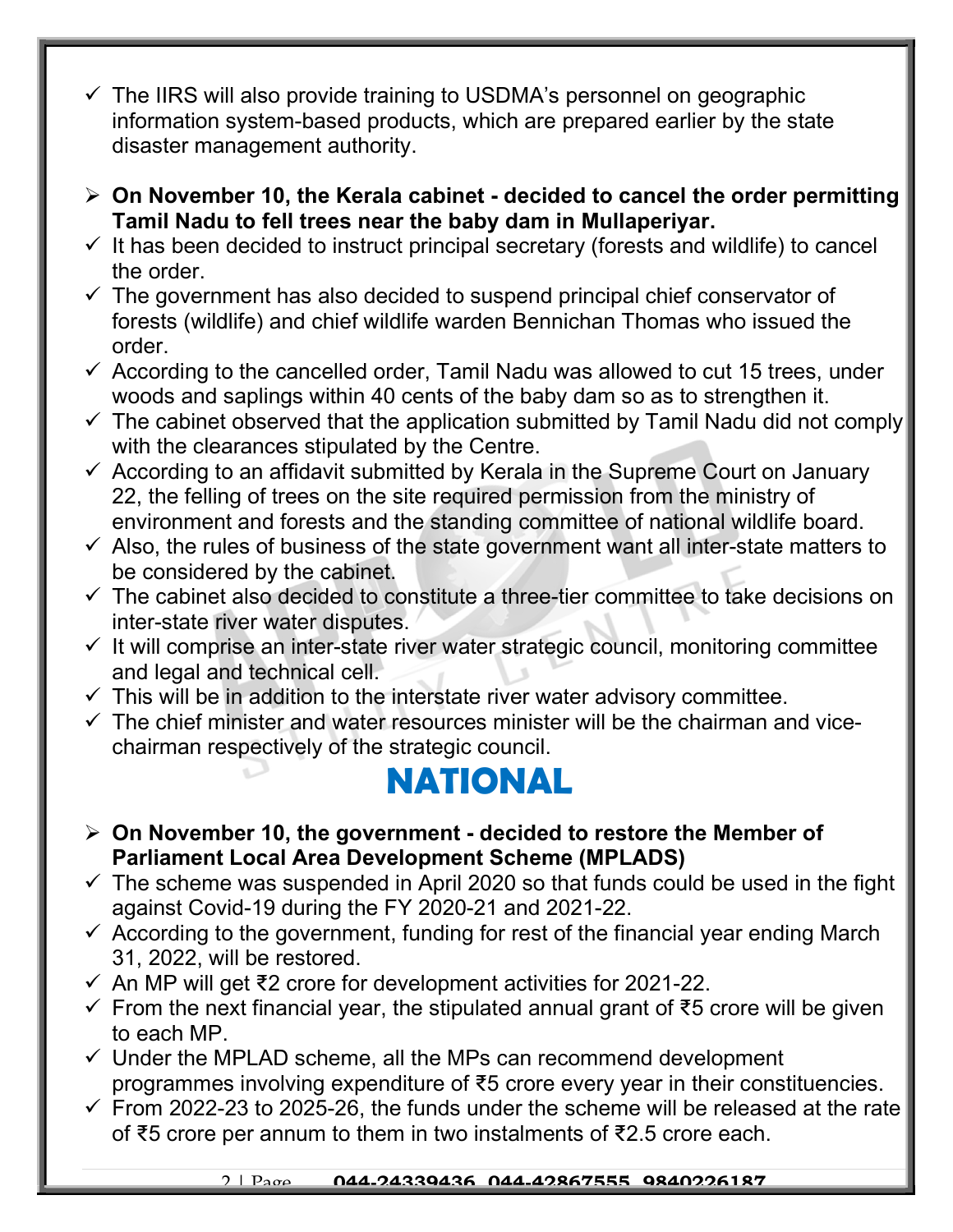### INDIA AND OTHER COUNTRIES

- $\triangleright$  On November 10, the United States became the 101st member country of the inter-governmental treaty based 'International Solar Alliance' (ISA), launched and promoted by India and France
- $\checkmark$  US Special Presidential Envoy for Climate John Kerry signed the ISA framework agreement during a meeting with India's environment minister Bhupender Yadav at India's delegation office in Glasgow at COP26 climate summit venue



- $\checkmark$  The US entry will also strengthen ISA's recent move to go global through transnational global green grid initiative (GGI) — One Sun One World One Grid (OSOWOG)
- $\checkmark$  The OSOWOG initiative was launched by PM Narendra Modi and his UK counterpart Boris Johnson during the World Leaders Summit at COP26 in Glasgow on November 2.
- $\checkmark$  Earlier at COP26, the United States also joined the Steering Committee of the GGI-OSOWOG comprising five members – US, Australia, France, UK, and India — and endorsed the One Sun Declaration along with 80 countries
- $\checkmark$  The launch of ISA was announced by Prime Minister Narendra Modi and former French President Francois Hollande in November 2015 at the 21st session of United Nations Climate Change Conference of the Parties (COP-21) in Paris, France.
- $\checkmark$  The ISA framework was first circulated among countries in 2016

#### CONFERENCES & SUMMITS

- On November 10, National Security Advisor (NSA) Ajit Doval chaired Delhi Regional Security Dialogue on Afghanistan.
- $\checkmark$  It was attended by NSA's and Security Council secretaries of Russia, Iran, Kazakhstan, Kyrgyzstan, Tajikistan, Turkmenistan & Uzbekistan.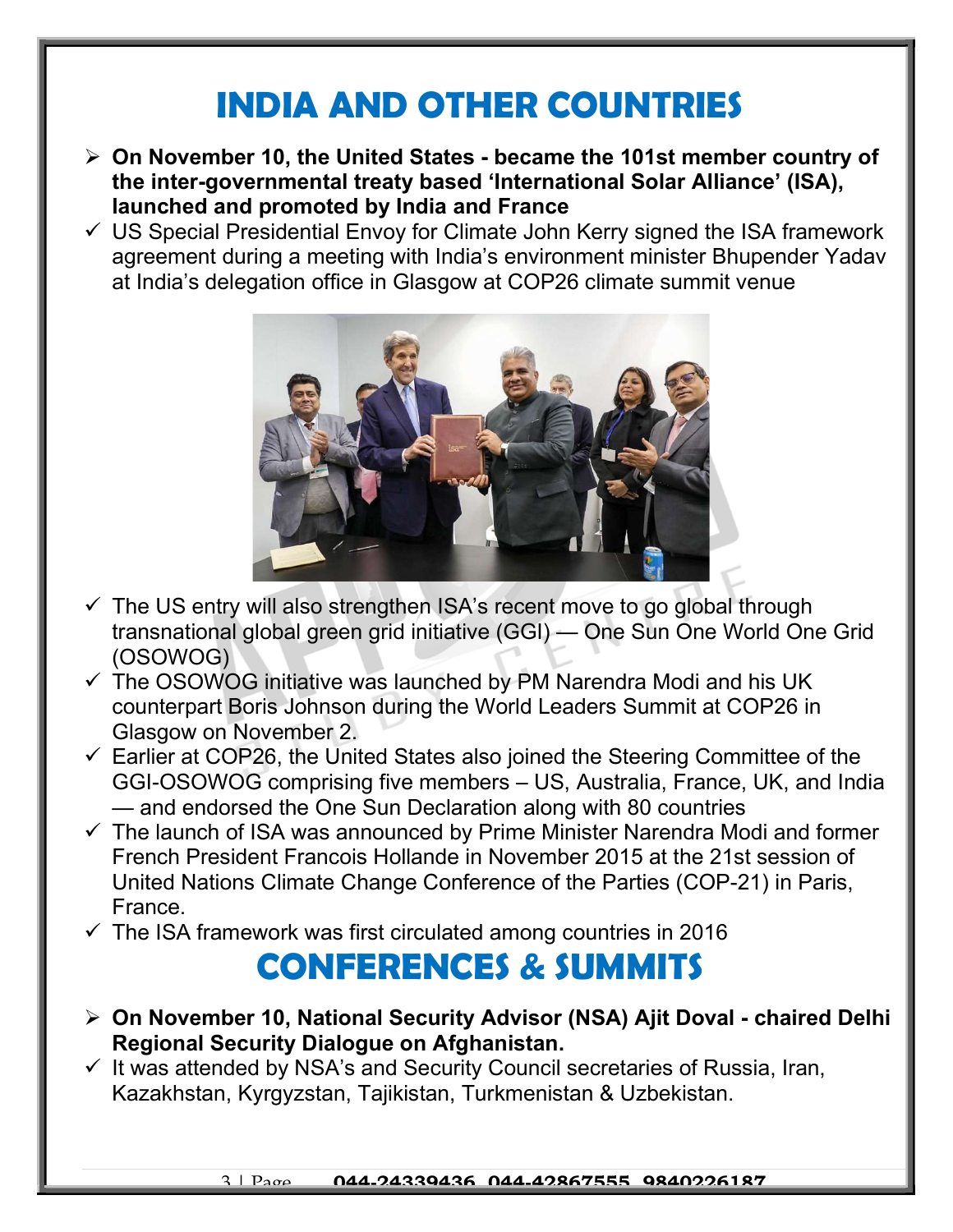Doval was accompanied by Pankaj Saran, Deputy NSA; Harsh Vardhan Shringla, Foreign Secretary; and J.P. Singh, Joint Secretary (Pakistan, Afghanistan and Iran), Ministry of External Affairs



- $\checkmark$  A joint statement the Delhi Declaration on Afghanistan emphasized that the Afghan territory should not be used for sheltering, training, planning, or financing any terrorist acts.
- $\checkmark$  The participants discussed the evolving situation in Afghanistan, especially the security situation and its regional and global implications
- $\checkmark$  The eight nations also underlined the need to offer Afghanistan all possible humanitarian assistance.
- $\checkmark$  Further, the joint declaration also underscored the need to help Afghanistan contain Covid-19.
- $\checkmark$  The participants thanked India for holding the Third Regional Security Dialogue on Afghanistan in New Delhi and agreed to hold the next round in 2022.
- $\checkmark$  Pakistan and China were invited to the meeting but opted not to participate
- $\checkmark$  This is for the first time all central Asian countries Tajikistan, Kyrgyzstan, Kazakhstan, Uzbekistan, and Turkmenistan - and not just Afghanistan's immediate neighbours, are participating in this dialogue
- $\checkmark$  The previous editions (2018 and 2019) of this dialogue were hosted by Iran in **Tehran**
- $\checkmark$  India was to host the meeting in 2020 but it got postponed due to the Covid pandemic.

#### PERSONALITIES

 $\triangleright$  An 18<sup>th</sup> Century Roman Catholic convert, Devasahayam Pillai – is set to become the first Indian layman to be declared a saint by the Catholic church.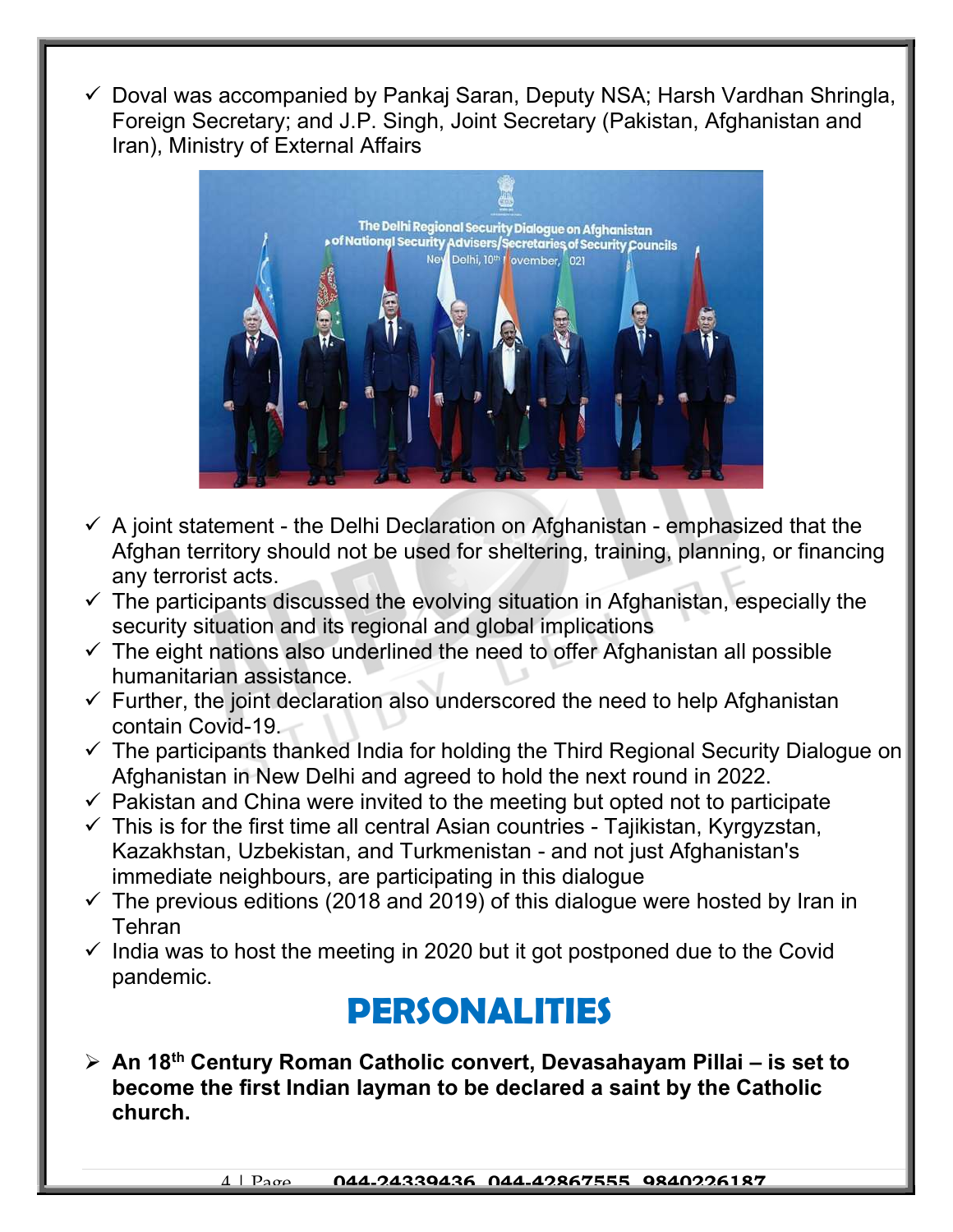

- $\checkmark$  A Hindu man from Kanyakumari district, Pillai was beatified as a martyr by the Catholic church for the torture he had to endure after he converted to Christianity in the 18th century, ultimately resulting in his killing in 1752
- $\checkmark$  Blessed Devasahayam Pillai, along with six other Blesseds, will be canonised by Pope Francis on May 15, 2022, during a Canonization Mass in St Peter's Basilica in Vatican.
- $\checkmark$  The Vatican had announced the decision to posthumously confer sainthood on Pillai, who took the name 'Lazarus' in 1745, on February 21, 2020
- $\checkmark$  Pillai, whose original name was Neelakanda, was born in an affluent Hindu Nair family at Nattalam near Marthandam, formerly a part of the Thiruvithamkoor kingdom, on April 23, 1712.
- $\checkmark$  He had converted to Christianity on May 17, 1745.
- $\checkmark$  After having converted to Christianity, King Marthanda Varma's administration had charged Pillai with treason and other serious offences and had eventually imprisoned him.
- $\checkmark$  His body is now at Saint Francis Xavier Cathedral in the Diocese of Kottar.
- $\checkmark$  In 2004, the diocese of Kottar in Kanyakumari, along with the Tamil Nadu Bishops' Council (TNBC) and the Conference of Catholic Bishops of India (CCBI) recommended Devasahayam for beatification to the Vatican
- $\checkmark$  He was declared blessed by the Kottar diocese in 2012, 300 years after his birth
- $\checkmark$  A miracle attributed to Devasahayam Pillai was recognised by Pope Francis in 2014, clearing the path to his canonisation

### SPORTS

- $\triangleright$  Indian duo of Varun Thakkar and K.C. Ganapathy clinched the gold medal in the Asian 49er Sailing Championships in AI Mussannah Sports City, Oman on November 9
- $\checkmark$  The Tokyo Olympians finished 10th overall, but the only Asian team to finish in the top 10.